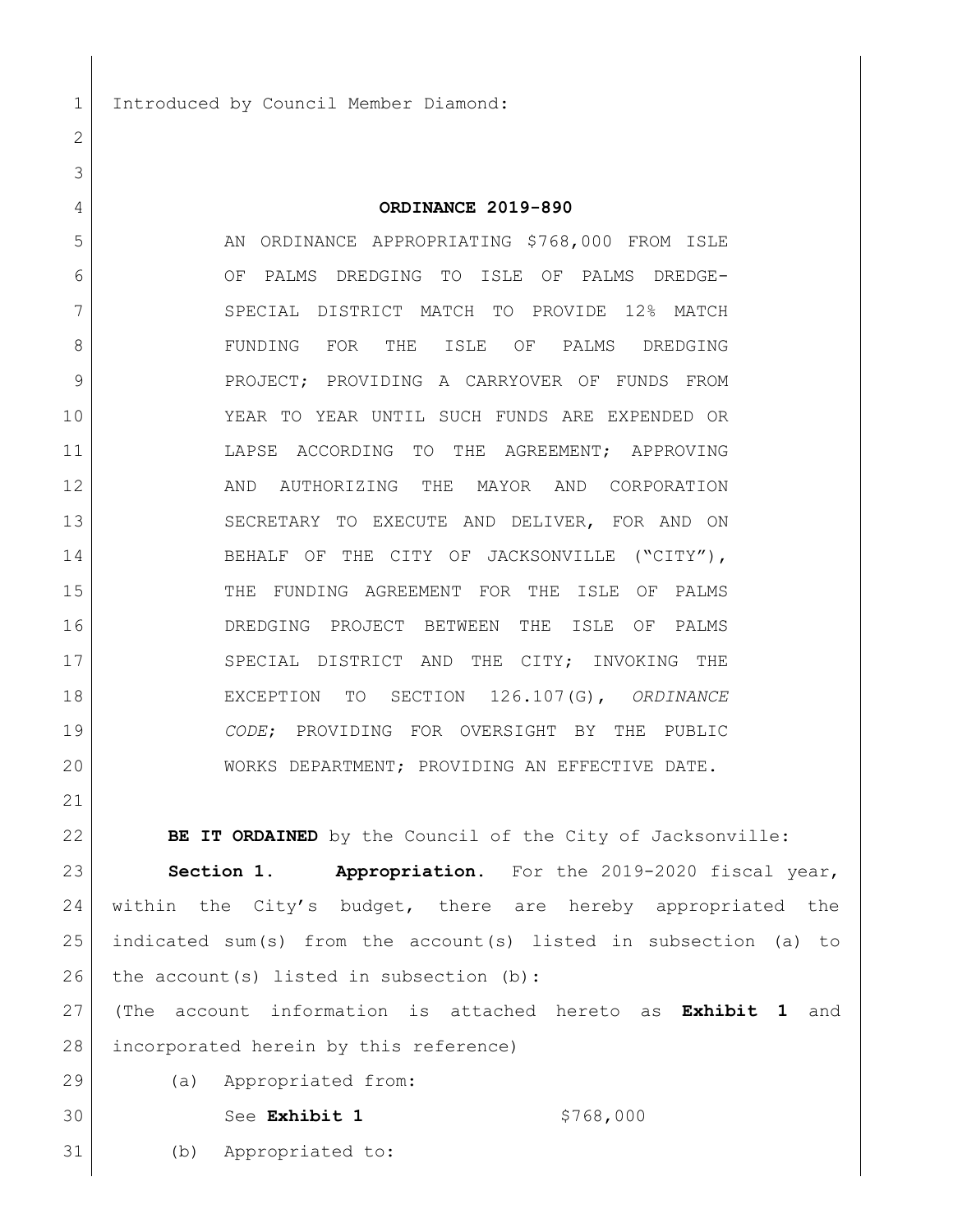1 See Exhibit 1 \$768,000

2 (c) Explanation of Appropriation:

3 The funding above is an appropriation from Isle of Palms Dredging to Isle of Palms- Special District Match to be a City match of 12% for the Isle of Palms Special District dredging project.

 **Section 2. Purpose.** The purpose of the appropriation in Section 1 is to provide match funding of 12% for the project entitled "Isle of Palms Dredging" which will be undertaken by the 10 | Isle of Palms Special District.

 **Section 3. Carryover.** The funds appropriated hereby shall not lapse but shall carryover as appropriated from year to year until such funds are expended or lapse according to the terms 14 of the City Funding Agreement.

 **Section 4. Approving and authorizing the Mayor and Corporation Secretary to execute Funding Agreement for Isle of Palms Dredging Project.** There is hereby approved, and the Mayor, 18 or his designee, and Corporation Secretary are hereby authorized to execute and deliver, for and on behalf of the City, the Funding Agreement for the Isle of Palms Dredging Project between the City and the Isle of Palms Special District, in substantially the same form attached hereto as **Exhibit 2** and incorporated herein by this reference.

 **Section 5. Invoking the exception to Sec. 126.107(g),**  *Ordinance Code***.** The City is hereby authorized to enter into a funding agreement with the Isle of Palms Special District to provide funding to the Isle of Palms Special District for the Isle of Palms Dredging Project. Pursuant to Section 126.107(g), *Ordinance Code*, such procurement is exempted from competitive solicitation. With the exception of the foregoing, all other provisions of Chapter 126, *Ordinance Code*, shall remain in full